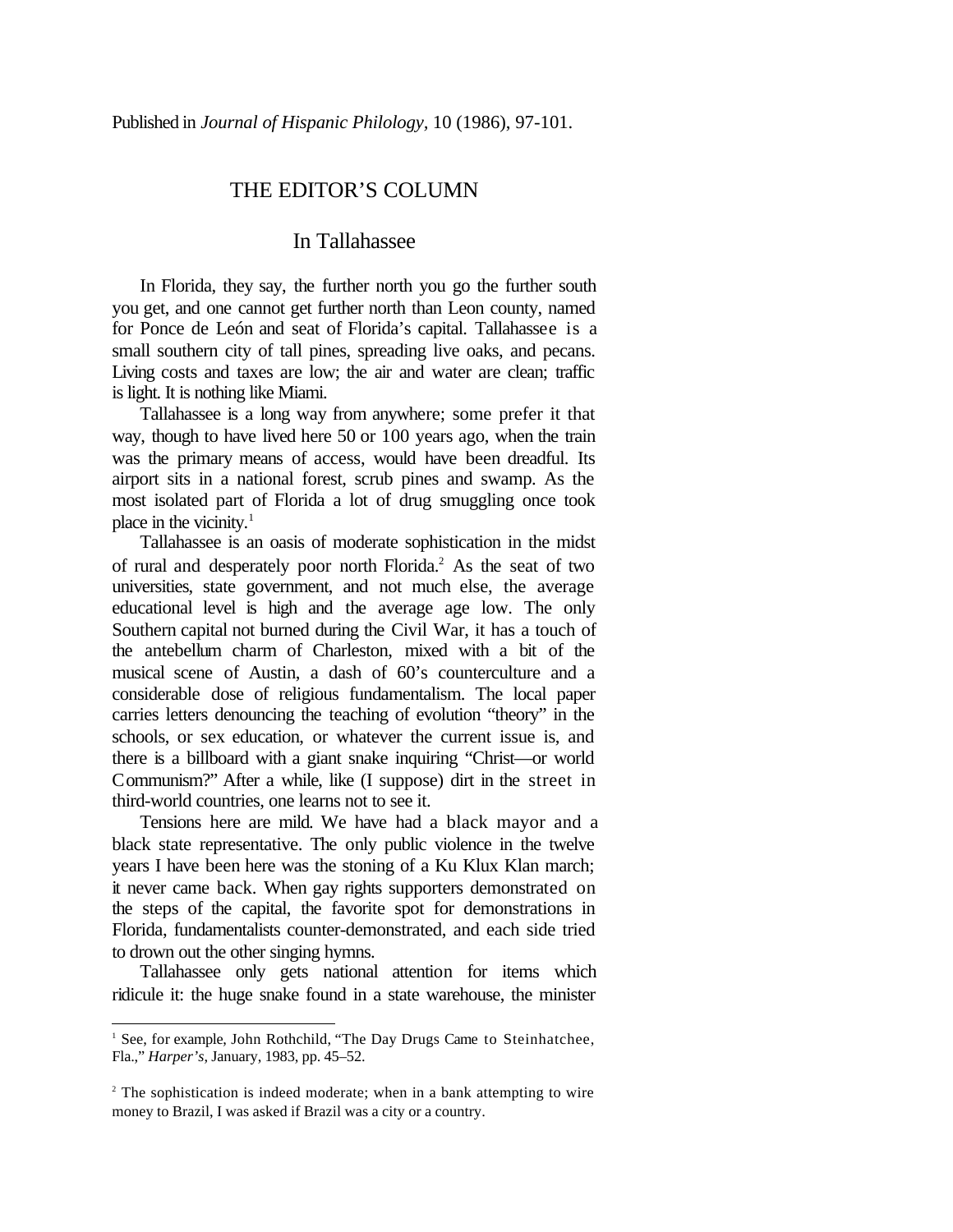who organized a public burning of rock records because the syncopated beat of the music causes sin, the homeless man who lived in a box and found the locals friendly. To counteract this I have been making my own collection of Tallahassee facts. Tallahassee has the largest Lesbian publisher in the world, Naiad Press. It is the largest city in the U.S. with no expressway going through it. It has not only a confusing layout but is said by postal workers to have the most confusing street names in the U.S.; it has many streets which change their name in the middle, as in Europe. It was recently first in the nation in housing starts per capita. Since I have been here it has also drifted in and out of first place in rapes per capita in the U.S.; also, and related if one thinks about it, Tallahassee has or had the highest number of pinball machines per capita. Florida A & M University was listed as the second most dangerous campus in the U.S. in the *Chronicle of Higher Education.*

With the progress of transportation and communication and the consequent decentralization of American culture, Tallahassee is not as isolated as it once was. One can listen to Prairie Home Companion every weekend and watch David Letterman, from who I have picked up many tips on teaching, four nights a week. A lot of British television gets shown here, among it "Yes, Minister," "Father, Dear Father," and lately we saw Spitting Image's "The Famous Company" and "The Ron and Nancy Show." The *New York Times* arrives in the driveway every morning. One cannot see movies not in distribution in this country nor Manhattan Cable's Channel J, nor can one hear visiting lecturers or see Pavarotti and Kiri Te Kanawa at the Met, and occasionally there is a pang that one does not live where one has access to such things. But one makes do with the Florida State Opera, at \$7 a ticket and free parking a block away. The Met we see on TV.

Tallahassee has the best radio station I have ever heard anywhere, including New York, Houston, Los Angeles, and San Francisco: the Florida A & M student station, whose staff can be astoundingly incompetent but whose music is spectacular. It is from it that I first made the acquaintance of black gospel music, played six mornings a week by a middle-aged lady who is one of FSU's custodians. Having learned what it is, I have sat outside of tiny storefront revival centers listening as long as I dared.<sup>3</sup>

It is commonly said that it takes a long time to get accustomed to Tallahassee, so long that one wonders whether "accustomed" is the correct word or whether the adaptation is not due to aging and the changes of the town itself. One must acquire a taste for barbeque, catfish, hush puppies, and boiled peanuts. After one has

<sup>3</sup> See the final chapter of Gloria Jahoda's *The Other Florida* (New York: Scribner's, 1967), for a similar experience.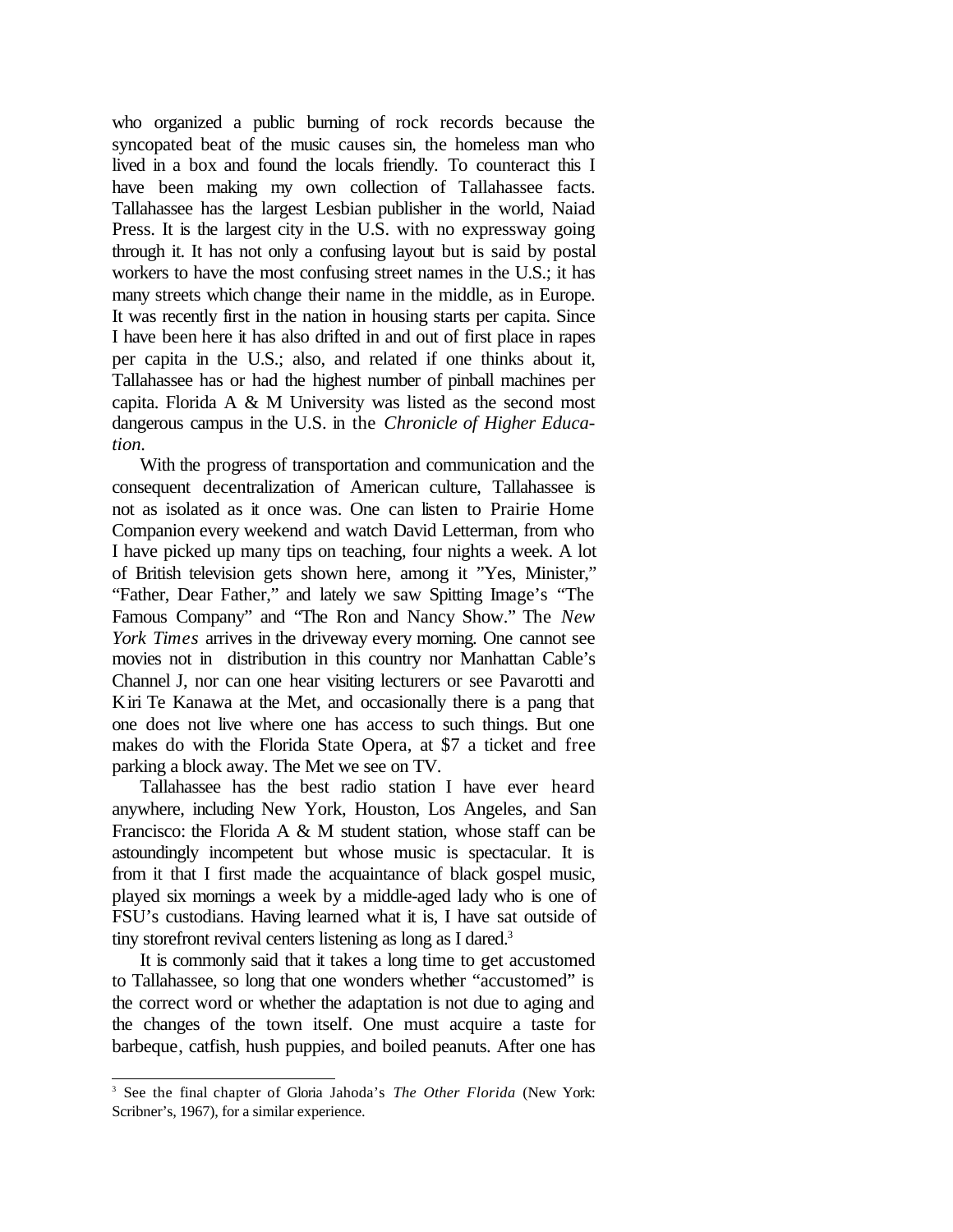done so, something seems to be missing elsewhere.

For a few weeks each spring, when the azaleas and dogwoods bloom, the town is a riot of color. The rest of the year, the sun and rain do not cause contentment, but they provide an *inclinación* towards it.

...

The university is a practical exercise in making lemonade out of lemons, *corazón* from *tripas*, taking the glass as half full instead of half empty, or whatever inspirational adage one cares for. "No es muy mala, pero no es muy buena, a lo menos, no es tan buena como yo quisiera" (*Don Quijote*, II, 22).

There is little innovation, as it is not rewarded. What is rewarded is enrollment, student approval, and pages published. Quality that cannot be documented in figures is irrelevant. There is bitter competition among departments, and indeed among universities in the Florida system, for numbers. "Y es lo malo que hay quienes digan que esto es lo perfecto, y que lo demás es buscar gullurías" (I, 48).

The legislature disagrees with the university about the latter's mission, as a result of which the university is chronically underfunded by its own standards. The faculty was able to unionize itself a decade ago, the first such to do so in the South; a discussion would exceed the scope of this column, but on balance the effects are undoubtedly positive. However, support staff are poorly paid and overworked, and their demeanor can be correspondingly surly; there are far too few employees in such facilities as the registrar, financial aid, the bookstore, the parking office, and the health center, all of which provide mediocre service at best.

There is an overlapping maze of ever-changing policies and practices, sometimes sensible, as often meaningless, occasionally contradictory or counter-productive. Adaptation is finding out what they are and which ones one can ignore. There is little advising of undergraduates, and they are left to cope with the system as best they can. Many are understandably angry.

One means of survival is to spend immediately any money one receives; also, one contrives to plausibly request more than is actually needed, since one usually does not get what is requested. Supplies and furniture are hoarded. It is reminiscent of the supply situation in Michener's *South Pacific.* At times and for certain purposes money is easy to get: it is all but impossible to get \$100 to bring a lecturer to campus, but travel money is plentiful. One year, *sin pedirlo*, the department is offered a computer, so we take the computer, and next year perhaps we can get software to use the computer, which meanwhile sits in a storeroom.